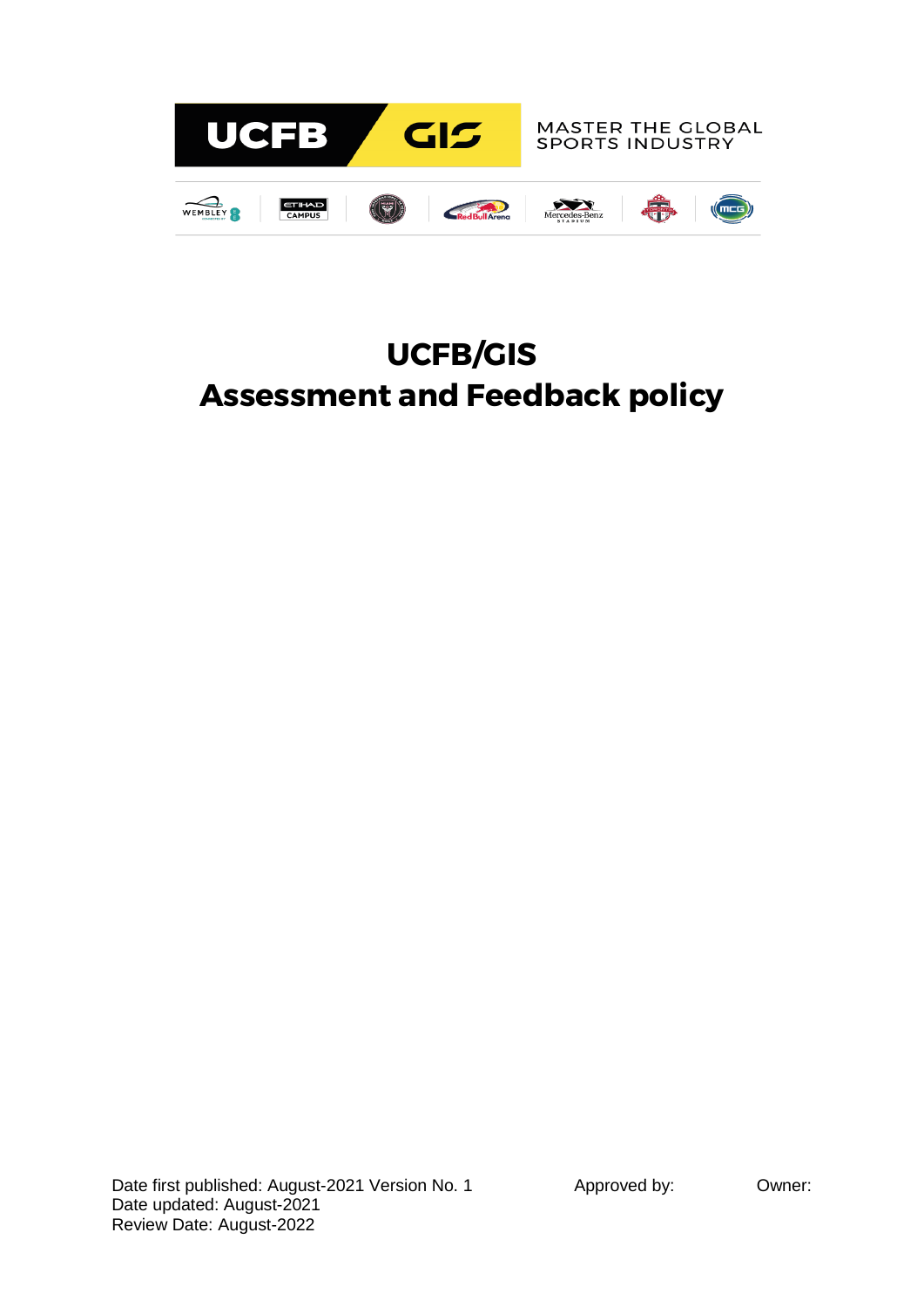## **1. Purpose**

1.1 This policy outlines UCFB/GIS's institutional approach to the support of excellent academic quality and outcomes through its approach to the provision of assessment and feedback opportunities.

## **2. Scope**

2.1 This policy applies to all students who are studying at UCFB/GIS for an award validated by the University of East London (UEL).

## **3. Equality Impact**

3.1 This policy is neutral in respect of equality-related issues.

## **4. Introduction**

- 4.1 Assessment and feedback are core parts of the student learning experience, whether on-campus, by distance or blended learning. The UCFB/GIS Assessment and Feedback Policy seeks to:
	- actively promote student success and academic achievement,
	- provide clear, accurate, accessible information and guidelines to all staff and students on assessment and feedback,
	- continue working towards consistency and fairness in assessment,
	- locate assessment and feedback as an integral part of learning and teaching processes.
- 4.2 This Assessment and Feedback Policy applies to all taught courses at undergraduate and postgraduate level.

# **5. Key Principles**

5.1 In addition to providing assessments which are valid, reliable, fair and have a high utility, our proposed principles for assessment and feedback are:

## 5.1.1 Relevance

Assessment will be clearly aligned to the learning outcomes, content and discipline e.g. use of realistic, well designed rubrics (particularly for skills development), case studies linking skills as well as theory and assessing skills relevant to professional requirements.

5.1.2 Practical

Assessment will be practicable for every stakeholder. It should therefore be inclusive, accessible, and authentic (linked to future employment) where possible. Practicals should be timely, well-structured for marking and feedback, accessible for external stakeholders, explained clearly in class etc. before release.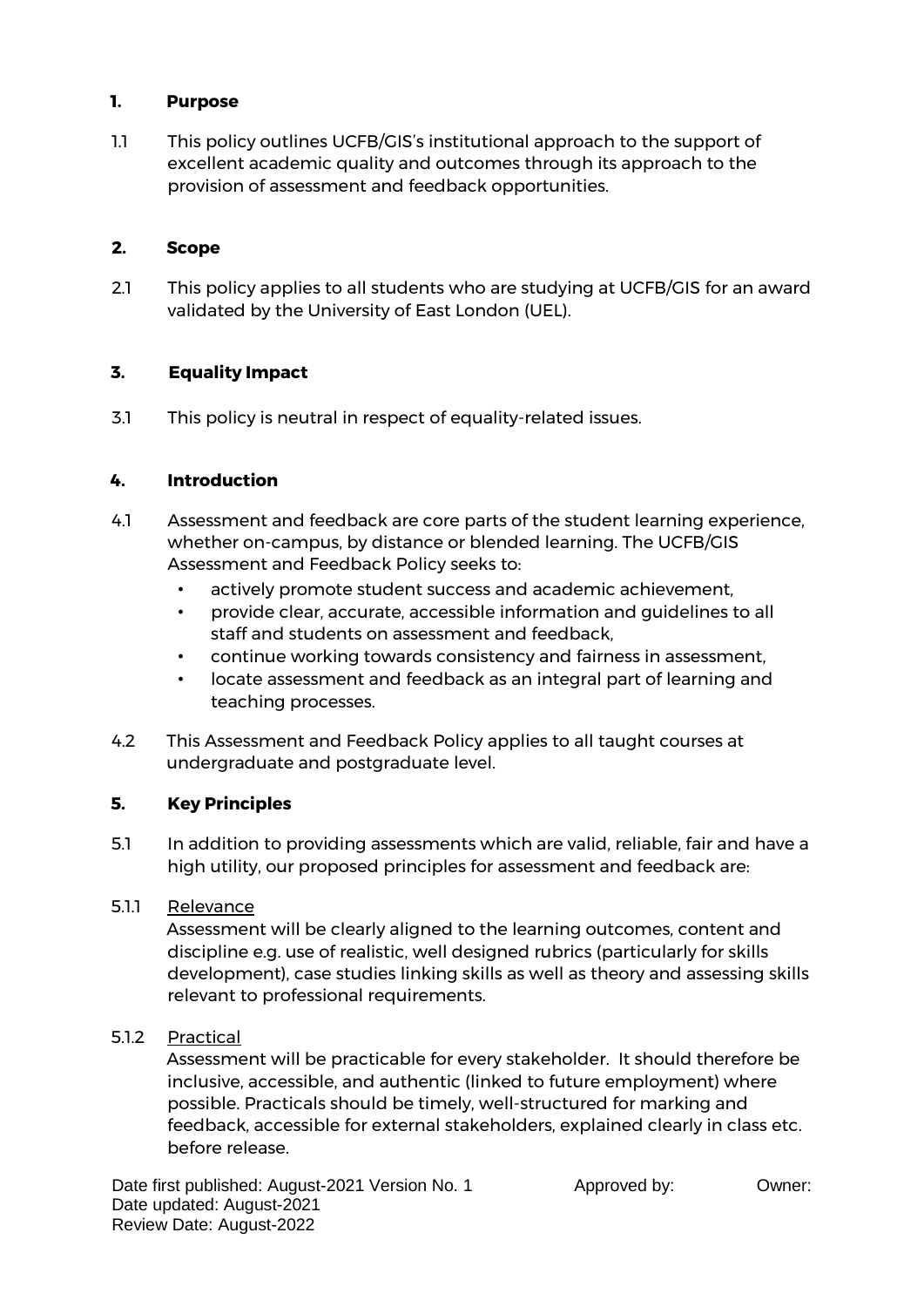## 5.1.3 Inclusive

The assessment methods will enable inclusivity for all students as far as possible and should be designed to allow measurement of performance against the learning outcomes. Resources should be made available for students needing extra support.

## 5.1.4 Transparent

The marking criteria will be communicated clearly, marked as far as possible via a rubric. The link between assessment criteria, learning outcomes and tasks should be explicit and easily understood.

## 5.1.5 Timely

The assessments will be distributed appropriately across each course so that learners and markers are not overloaded.

## 5.1.6 Varied

There should be a varied, interesting, challenging and relevant assessment diet that builds work-based skills as well as academic skills. This should be innovative and reflect innovations across the course. The assessment diet should be designed at course level.

## 5.1.7 Intearity

The assessment itself will have integrity, and students should be actively discouraged from participating in academic misconduct, for example, the assessment design should aim to minimise plagiarism where possible.

## 5.1.8 Feedback

Feedback should be timely, substantive, constructive, detailed and specific. There should be opportunities to feed forward as well as feedback. Clear minimum standards of feedback to be identified and communicated. Teaching and marking in teams should be utilised to allow for timely turnaround of marking.

#### 5.1.9Assessment for learning

Formative assessment should be incorporated to encourage reflection and development of both academic and work-based competences (knowledge, skills, and behaviours). Formative feedback should be detailed, constructive and support development at both individual and cohort level.

#### 5.1.10 Weight

The burden of assessment will be appropriate to level, subject and topic. Whilst challenging, it will not overstretch learners and will be linked to teaching. Over assessment should be avoided.

#### **6. Assessment Design**

- 6.1 Effective assessment design, within all modules, ensures that:
	- assessment tasks enable students to demonstrate the learning outcomes detailed in the module specification;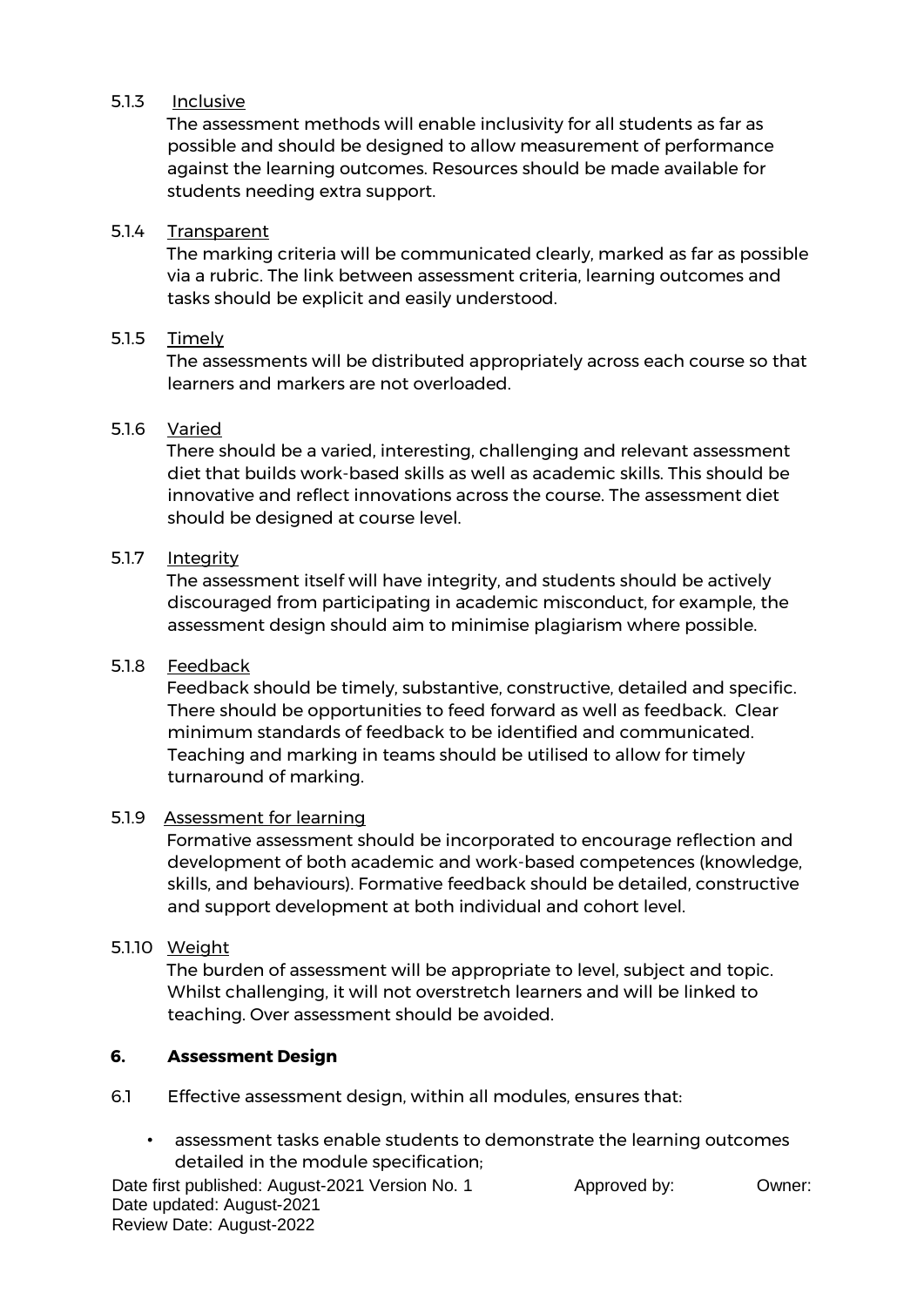- where possible different assessment types should be provided for assessing learning outcomes (unless otherwise mandated by professional bodies);
- assessment tasks are efficient in terms of student and staff time and overassessment is avoided.

## **6.2 Assessment Tariffs**

- 6.2.1 Review of current practice in Higher Education suggests that an Institutionally-wide tariff for summative assessment promotes:
	- comparability and fairness in assessment practice;
	- transparency of process for students and academic colleagues;
	- a reduction in assessment load,
	- students to bring their best efforts to bear on assessment tasks.
- 6.2.2 UCFB/GIS has adopted an Institutionally-wide tariff at both undergraduate (Level 3 to Level 6) and postgraduate (Level 7). If alternatives to the standard credit value of modules are required they should be considered as exceptional cases, with a clear rationale provided and appropriate scrutiny given at the point of validation.
- 6.2.3 **Undergraduate Assessment:** undergraduate courses consist of standard modules whose value is 20 credits (equivalent to 200 student study hours), extending over one term. It is possible to approve modules with multiples of the standard size, such as 40 and 60 credits, if there is a sound rationale for doing so, and this is agreed during the approval process.
- 6.2.4 **Postgraduate Assessment:** Postgraduate courses consist of standard modules whose value is 30 credits (equivalent to 300 student study hours), extending over one term. Modules of 60 credits may extend over two terms where a rationale is demonstrated and approved at validation.
- 6.2.5 The **maximum** number of components permitted in one 20-credit module is two, with a minimum of one.
- 6.2.6 A standard 30 credit module may be composed of **up to** two assessment components. Double and triple modules have a maximum of four and six components respectively.
- 6.2.7 The balance of the weighting applied to each component with the tariff will be consistent. e.g. for a 20-credit module with two components (coursework and written examination) each worth 50% = coursework up to 2000 words, written examination up to 60-70 minutes i.e. each are reduced to achieve the total tariff. The same will apply to equivalent assessment types (please refer to 6.2.8).
- 6.2.8 Table of assessment **options** at 20 credits (UG). Please note, this list is not exhaustive: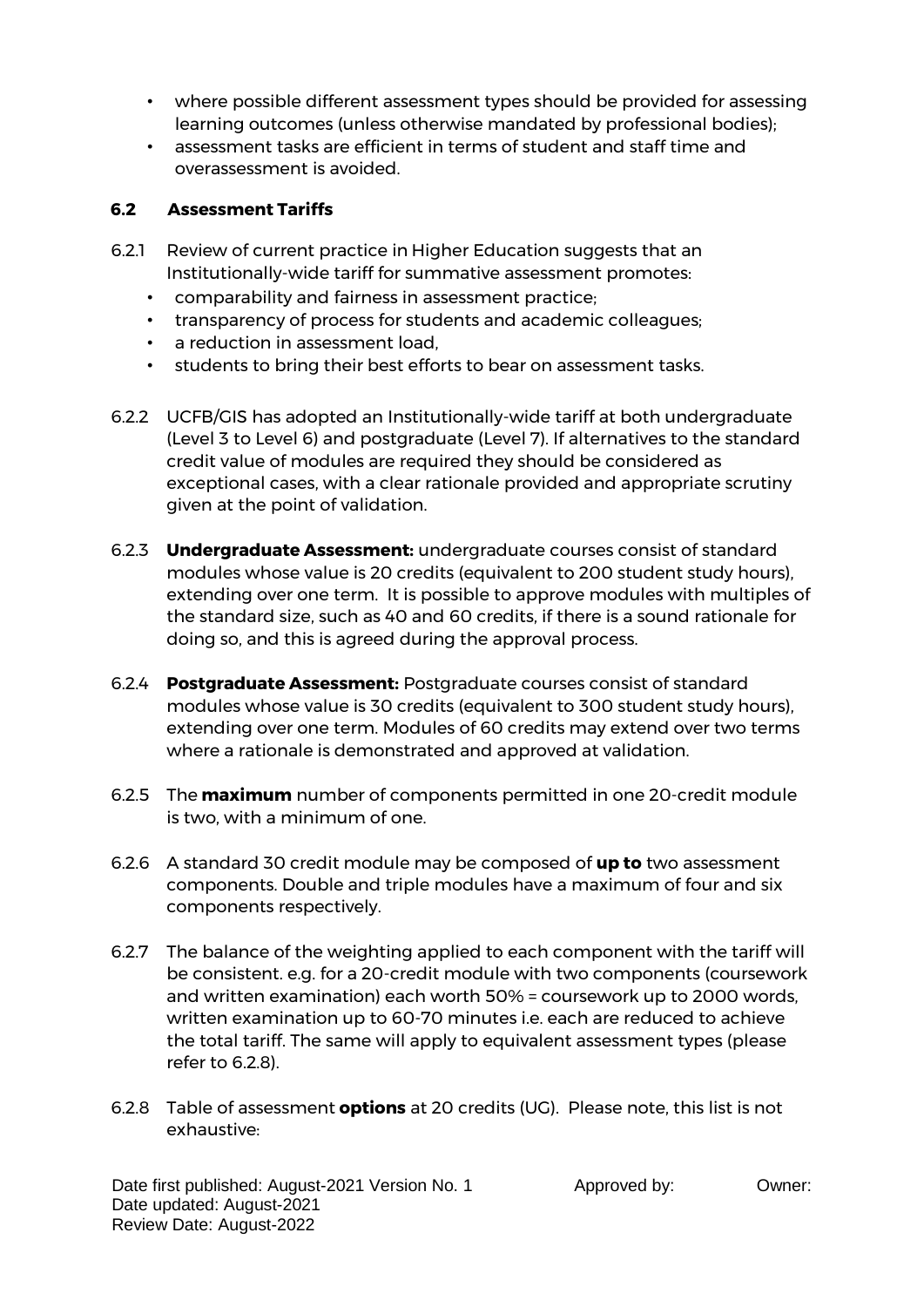| <b>SUMMATIVE TARIFF for UG 20 credit modules: Maximum Assessment loads</b><br>per module |                                                                                                                                          |                                                                                                                                                          |                                                                                      |                                                                                                                                                                                                                                                                          |                        |  |  |  |
|------------------------------------------------------------------------------------------|------------------------------------------------------------------------------------------------------------------------------------------|----------------------------------------------------------------------------------------------------------------------------------------------------------|--------------------------------------------------------------------------------------|--------------------------------------------------------------------------------------------------------------------------------------------------------------------------------------------------------------------------------------------------------------------------|------------------------|--|--|--|
| 20 credits                                                                               | <b>Summative</b><br>essay                                                                                                                | <b>Group</b><br>presentation journal                                                                                                                     | <b>Reflective</b>                                                                    | e-photo<br>journal/<br>video diary<br>and<br>presentation                                                                                                                                                                                                                | <b>Written</b><br>exam |  |  |  |
|                                                                                          | Up to<br>4,000 word<br>research<br>essay<br>evidencing<br>knowledge,<br>critical/<br>analytical<br>skills and in<br>depth<br>discussion. | Up to 30<br>minute<br>group<br>presentation<br>2000-word<br>reflective<br>writing<br>based on<br>experience<br>of working<br>and learning<br>as a group. | Up to 5,000<br>word<br>reflection<br>including<br>relating<br>theory to<br>practice. | Develop a<br>photo<br>project. Each<br>photo must<br>be<br>accompanied<br>by an audio/<br>video or<br>written<br>reflection<br>relating<br>theory to<br>practice, up<br>to 20-minute<br>video diary of<br>the<br>experience,<br>20-minute<br>individual<br>presentation. | 120<br>minutes.        |  |  |  |

**6.2.9** Table of assessment **tariffs** at 30 credits (PG). Please note this list is not exhaustive: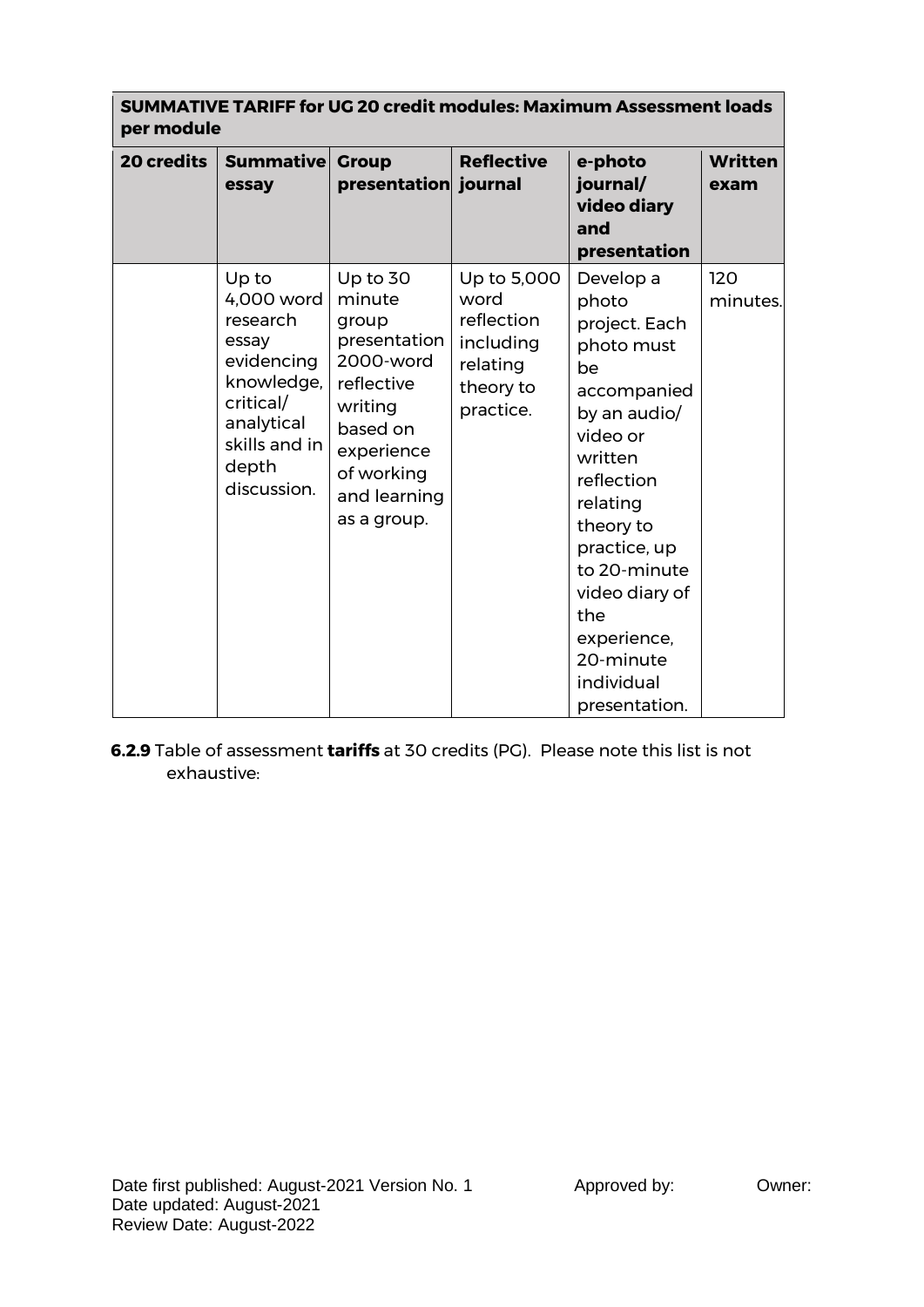| <b>SUMMATIVE TARIFF for PG 30 credit modules: Maximum Assessment loads per</b><br>module |                                                                                                                      |                                                                                |                                                                                                                |                     |  |  |  |  |
|------------------------------------------------------------------------------------------|----------------------------------------------------------------------------------------------------------------------|--------------------------------------------------------------------------------|----------------------------------------------------------------------------------------------------------------|---------------------|--|--|--|--|
| 30<br>credits                                                                            | <i>*Coursework</i><br>(Please see the<br>above list for<br>different types<br>of coursework<br>that can be<br>used). | Written<br><b>Examination</b>                                                  | <b>Practical (face-to-</b><br>face) examination,<br>viva, presentation or<br>practical skills<br>demonstration | <b>Dissertation</b> |  |  |  |  |
|                                                                                          | Up to 6,000<br>words                                                                                                 | Up to 270<br>minutes<br>(with no one<br>component<br>exceeding 180<br>minutes) | Up to 90 minutes                                                                                               | <b>Dissertation</b> |  |  |  |  |

## **6.3 Assessment Approaches**

- 6.3.1 A diverse menu of assessment approaches, flexibility and innovation are integral to good assessment practice and authentic assessments are encouraged.
- 6.3.2 Online assessments can only be delivered using the virtual learning environment supported by the institution. Other delivery formats cannot be supported.
- 6.3.3 Unless mandated otherwise by a Professional, Statutory or Regulatory Body (PSRB), there will be no written examinations at Level 3 or 4 for all modules, though students may be given assessed tasks (e.g. mock examinations) in preparation for formal examinations at Levels 5 and 6.
- 6.3.4 For **all** placements (e.g. non-credit rated placements, year-long placements, module-based placements etc.) there will be an authentic assessment or reflective piece of work as evidence of engagement in the placement, unless mandated otherwise by PSRB. This assessment will not be burdensome for the student.
- 6.3.5 Module teams must consider the task (whether as a word count or equivalent) which should reflect the time that students need to achieve the learning outcomes, acknowledging that sometimes the skill is in the ability to be concise. For example, in a 20-credit module, where 200 hours of timeinvestment is stipulated, the time allocated to the assessment portion of the module may be in the range of 36-72 hours, once class contact time and related homework is taken into account.

Date first published: August-2021 Version No. 1 Approved by: 0wner: Date updated: August-2021 Review Date: August-2022 6.3.6 UCFB/GIS operates a continuous assessment practice to enable students to act directly on feedback in later iterations of their work, reduce workloads at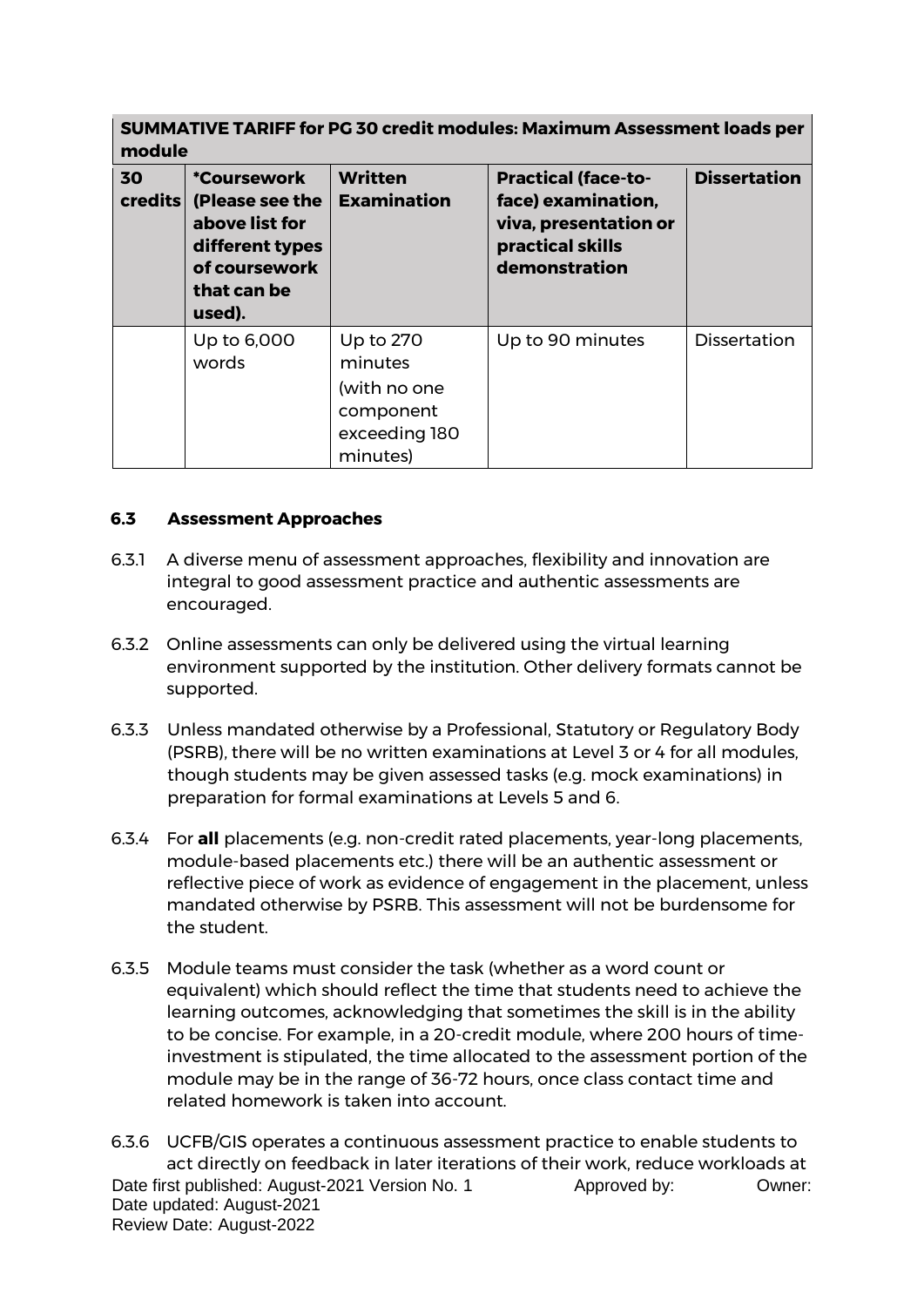the end of the academic year to avoid undue pressure on students as well as enable the institution to make earlier and more effective interventions where necessary. Further details are provided in Section 10.

6.3.7 Where the same module is delivered in different modes eg. face-to-face or virtual delivery, the module assessment tasks will be the same, to ensure parity of opportunity for all students. If the assessments are required to be different for different modes of delivery, new module codes should be established.

## **6.4 Portfolios**

- 6.4.1 Portfolios can include a maximum of 3 tasks. The tasks can be of varied assessment type but must, when added together adhere to the assessment tariff (3.2.8 and 3.2.9). The portfolio must not have hand in dates within it; the only hand in date specified will be the final deadline. Where portfolios are included, it is usual practice to not include more than one portfolio as part of the module assessment.
- 6.4.2 The tasks must be included in the assessment section of the module specification: e.g. Component 1. Portfolio (coursework 1: 1000 words, Presentation 15 mins, MCQ 30 mins). Written exams cannot be considered as part of portfolio.
- 6.4.3 A portfolio can consist of a collection of tasks that assess relevant learning outcomes, ultimately a folder of evidence. It is best to consider the word limits combined for all tasks or the combined hours.
- 6.4.4 Tasks can include (not exhaustive, other forms of assessments may be appropriate): case studies, MCQs, reflective writing, exhibition pieces, presentations, reports, photo or video essays. The tasks can vary in types but should not overload students with multiple assessments. Portfolios can be on online or paper-based format.

## **6.5 In-Class Assessments (ICA)**

- 6.5.1 In-class assessments (ICA) take place during seminar or lecture periods (not during the standard exam period) and tend to be formative, however can include summative assessments. This assessment format is best suited for MCQ's, objective tests, oral presentations, and problem sets. Students should be given enough notice and the length of time should ideally be short. Careful consideration must be given to the scheduling, invigilation and logistics of space, especially for summative assessments.
- 6.5.2 The Registry and lead module tutor are jointly responsible for making arrangements (including room booking, invigilation and arrangements for students with additional needs). The tutor must inform Registry of the date of ICA two weeks before assessment takes place.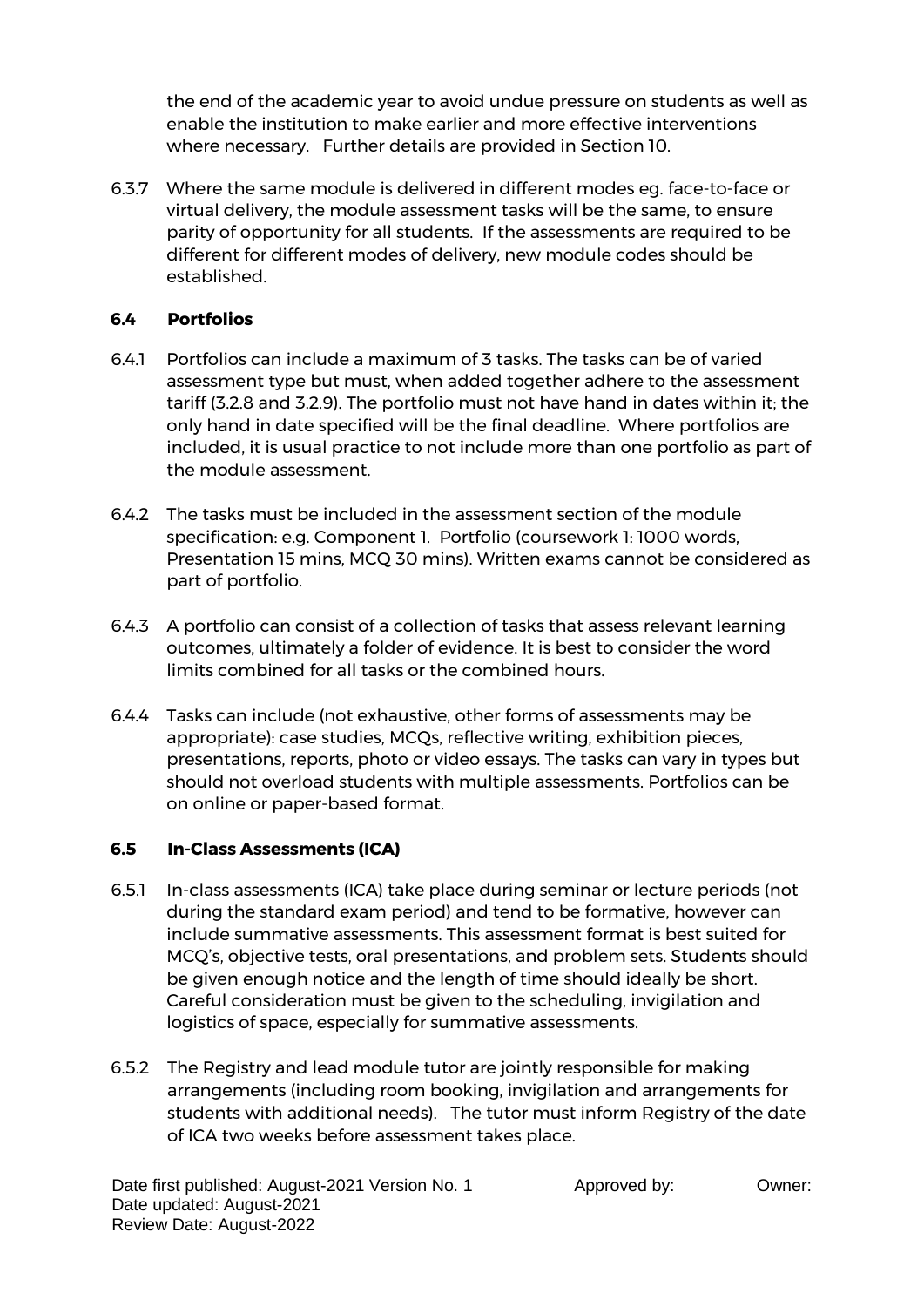# **7. Marking, Moderation and External Examiner Approval**

- 7.1 UCFB/GIS will have effective systems and procedures in place for the internal marking (first and second marking, sample sizes, anonymous marking and how disputes will be resolved) and moderation of all methods of assessment for all modules.
- 7.2 Every component of assessment that contributes to an award, at all levels, is subject to External Examiner moderation. All assessment task(s) for each module will be proofread and checked for fairness and consistency prior to being sent to External Examiners.
- 7.3 Once finalised, assessment tasks will be forwarded to the relevant External Examiner for comment and approval, prior to being published to students. Any changes required by an External Examiner must be approved by them prior to release to students.
- 7.4 For each module, relevant teaching teams agree a marking plan at the beginning of each academic year. This plan will identify:
	- Plan for invigilation for exams
	- first and second (and third, if subsequently needed) markers, and timetables;
	- indicative content of answers to coursework and/or examination questions/tasks;
	- provision in relation to e-Submission;
	- assessment (marking and grading) criteria, which will ensure appropriate use of the full spread of marks.
- 7.5 Rubrics are the recommended method for marking.
- 7.6 As part of the external moderation of marking, External Examiners must be provided with the following for each module:
	- Module specification
	- Details of assessment task(s)
	- Assessment criteria
	- Any assessment guidance
	- Sample of assessed work (10% or 10 individual pieces of each assessment task – whichever is greater – taken from the full range of marks and including some work that has been second marked)
	- The record of marks and comments from  $1^{st}$ ,  $2^{nd}$  (and  $3^{rd}$ ) markers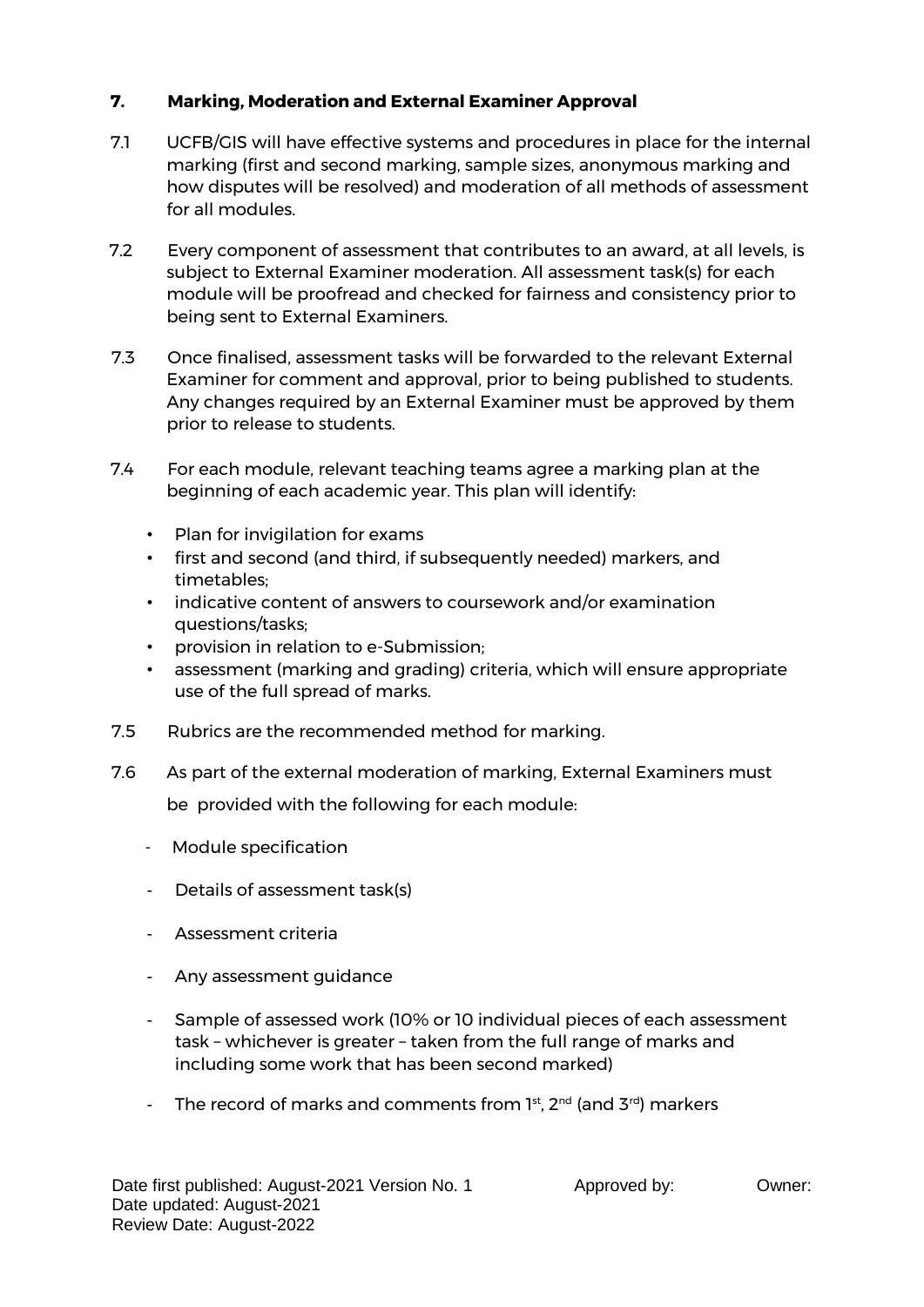- Schedule of all marks agreed for all candidates assessed in the module following internal moderation
- A brief report from the Module Leader commenting on the outcomes, delivery, and management of the module.
- 7.7 All marks for summatively assessed work are subject to approval of the relevant Assessment Board. External Examiners will always be asked to provide confirmation that they approve the marks.

## **8. Submissions**

- 8.1 e-Submission, marking and feedback must be used wherever possible for all single pieces of text-based coursework. Tutors must seek agreement from their Deans if they would like an exception to this for any of their text-based coursework.
- 8.2 Submission dates and times must correspond with days/ times when UCFB/GIS is open and technical support is available in case of problems with submission**,** and not during any national holidays or institution closures.
- 8.3 For details regarding late submissions and extenuation please refer to the Extenuating Circumstances Policy.

# **9. Feedback**

- 9.1 Feedback to Students
- 9.1.1 Feedback is central to learning and is provided to students to develop their knowledge, understanding, skills and to help promote learning and facilitate improvement.

All feedback will be:

- timely (provided within 15 working days) of the submission deadline;
- given in relation to the learning outcomes and assessment criteria;
- provided on all summative assessments;
- offered in a range of formats appropriate to the module e.g. electronically or other e-Submission tools where used, Audio file, Video file, or Screencast.
- 9.1.2 The nature and extent of feedback the student may expect will be indicated for each assessment task at the time it is set.

When feedback (including marks) is provided to a student before an Assessment Board, all marks will be clearly identified as:

- being provisional;
- available for External Examiner scrutiny;
- subject to change and approval by the Assessment Board.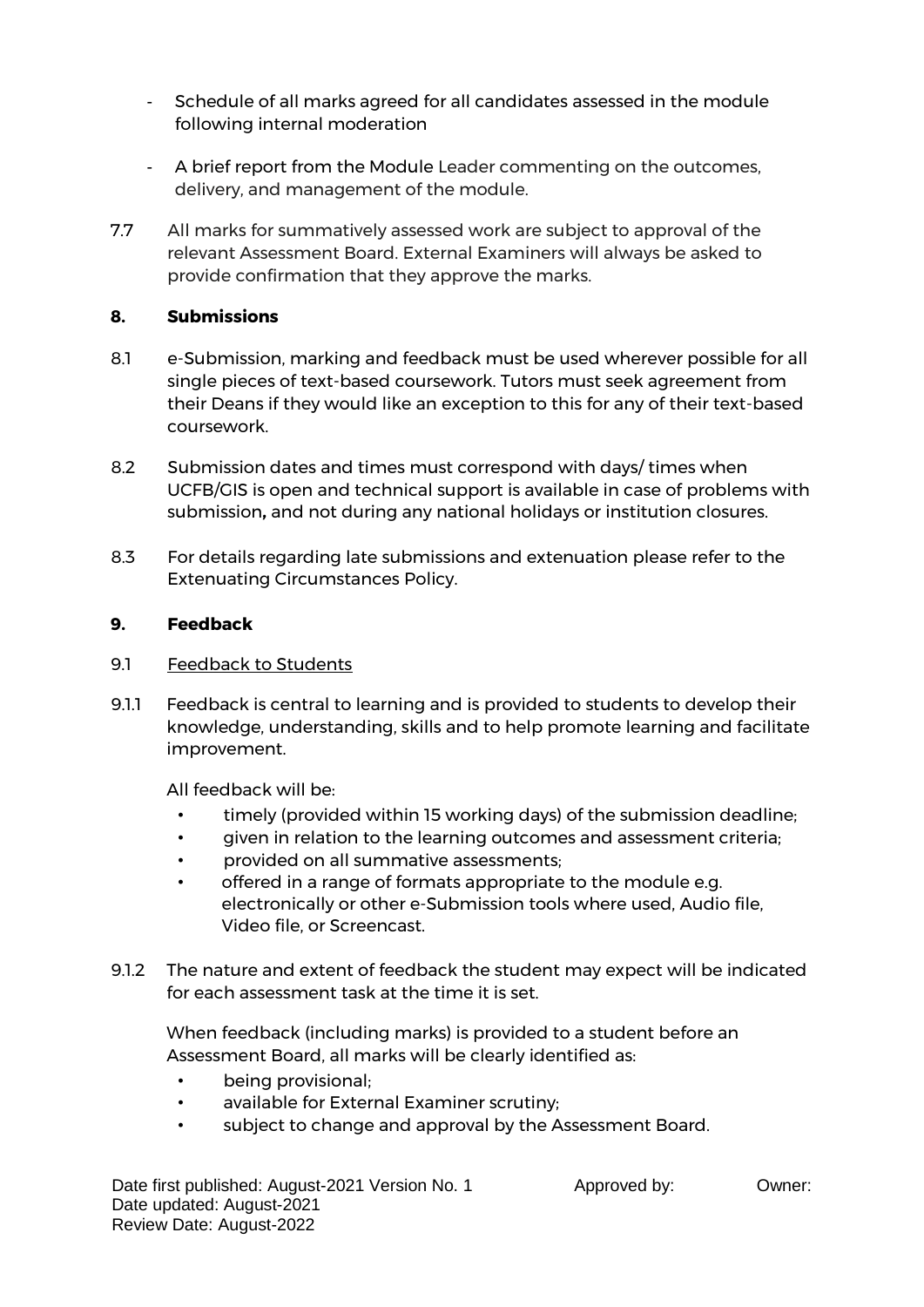- 9.1.3 All students will be actively encouraged to collect feedback, review and consider its recommendations and implications, and seek further advice and guidance from academic staff when required.
- 9.1.4 Further guidance on using and providing assessment feedback is provided in the course/module handbook (for students).
- 9.2 Modes of Feedback
- 9.2.1 Feedback may be:
	- Individual identifying specific issues relating to one student's work.
	- Generic referring to general points about the assessment as a whole, arising from an overview of the work produced by the student group.
- 9.2.2 Feedback should be explicit. It should be identified as feedback to ensure students are aware of its purpose. The student should understand its purpose as a mechanism to feed forward to support future assignments.

## **10. Continuous Assessment**

- 10.1.1 At UCFB/GIS continuous assessment is a flexible framework designed to provide students the opportunity to act directly on initial feedback to improve in subsequent iterations of their work, reduce workloads at the end of the academic year to avoid undue pressure on students as well as enable the institution to make earlier and more effective interventions where necessary. It is anticipated that this will occur in teaching and learning methods however, assessments and re-assessments can be designed to incorporate this more formally.
- 10.1.2 Where a student has failed a component at the first sit, they will be permitted to complete their reassessment as part of the continuous assessment practice. This is likely to take one of the following formats: -
	- 'Improve and resubmit': following the failure of an assessment task at the first attempt, students are able to utilise feedback given to improve the work submitted. The work is then submitted again via Turnitin as a reassessment opportunity no later than 30 working days from the release of the confirmed marks for the first sit. Marks for the resubmitted work will be capped at 40% for undergraduate submissions and 50% for postgraduate submissions. Practically, it is most likely that this form of continuous assessment will be applied to coursework based assessment tasks.
	- 'Improve through reflection and practice': following failure of an assessment the student will be given feedback that allows them to reflect on their learning and further develop their knowledge and understanding, with a view to this being applied to the subsequent reassessment. It is anticipated that a new assessment task will be developed for the reassessment. Where this is the case, the new assessment task must be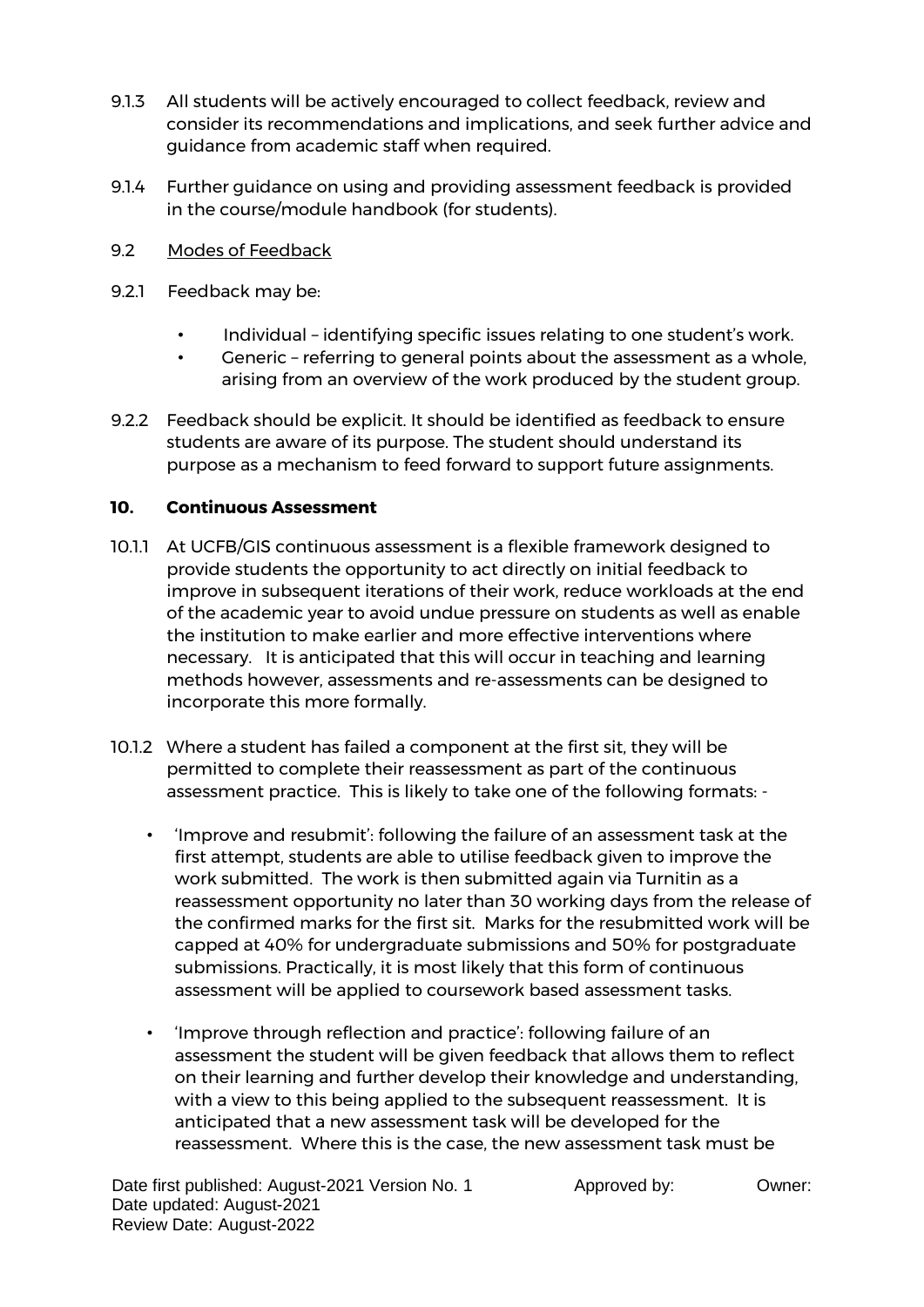provided to the External Examiner for approval. The reassessment should take place no later than 30 working days from the release of the confirmed marks for the first sit. Marks for the resubmitted work will be capped at 40% for undergraduate submissions and 50% for postgraduate submissions. Practically, it is most likely that this form of continuous assessment will be applied to practical and time-based assessment tasks such as exams, practical exams and presentations.

- 10.1.3 If PSRB requirements state otherwise, then PSRB requirements will be adhered to (see Section 9).
- 10.1.4 Exceptions to the requirement for continuous assessment may exceptionally be applied. Where implementation of continuous assessment outlined in 10.1.2 is not possible due to the nature of the assessment, continuous assessment can be achieved through assessment design or learning and teaching methods:
	- 'Improve through continued learning': The ethos of continuous assessment is providing the student an opportunity to learn through continual assessment and feedback. As such, this could also include providing a portfolio assessment with feedback provided on each element. This would then allow the student to develop their learning as they progress through the assessment. The deadline and submission requirements should be noted in the Module Guide for both first attempt and reassessment. If the student does not pass the first attempt the work is then submitted again via Turnitin as a reassessment opportunity in line with above. Marks for the resubmitted work will be capped at 40% for undergraduate submissions and 50% for postgraduate submissions.
	- 'Formative assessment and feedback': the use of formative assessment and feedback provides students with the opportunity to learn through practice without impacting on summative assessment. Such assessments should be managed locally by the Module Leader.

## **11. Disability**

- 11.1 UCFB/GIS has a Student Disability Policy which:
	- sets out a framework to ensure students with disabilities can fully participate, where practicable, in all aspects of UCFB/GIS life.
	- •ensures that the UCFB/GIS complies with its legal requirements under the Equality Act 2010.